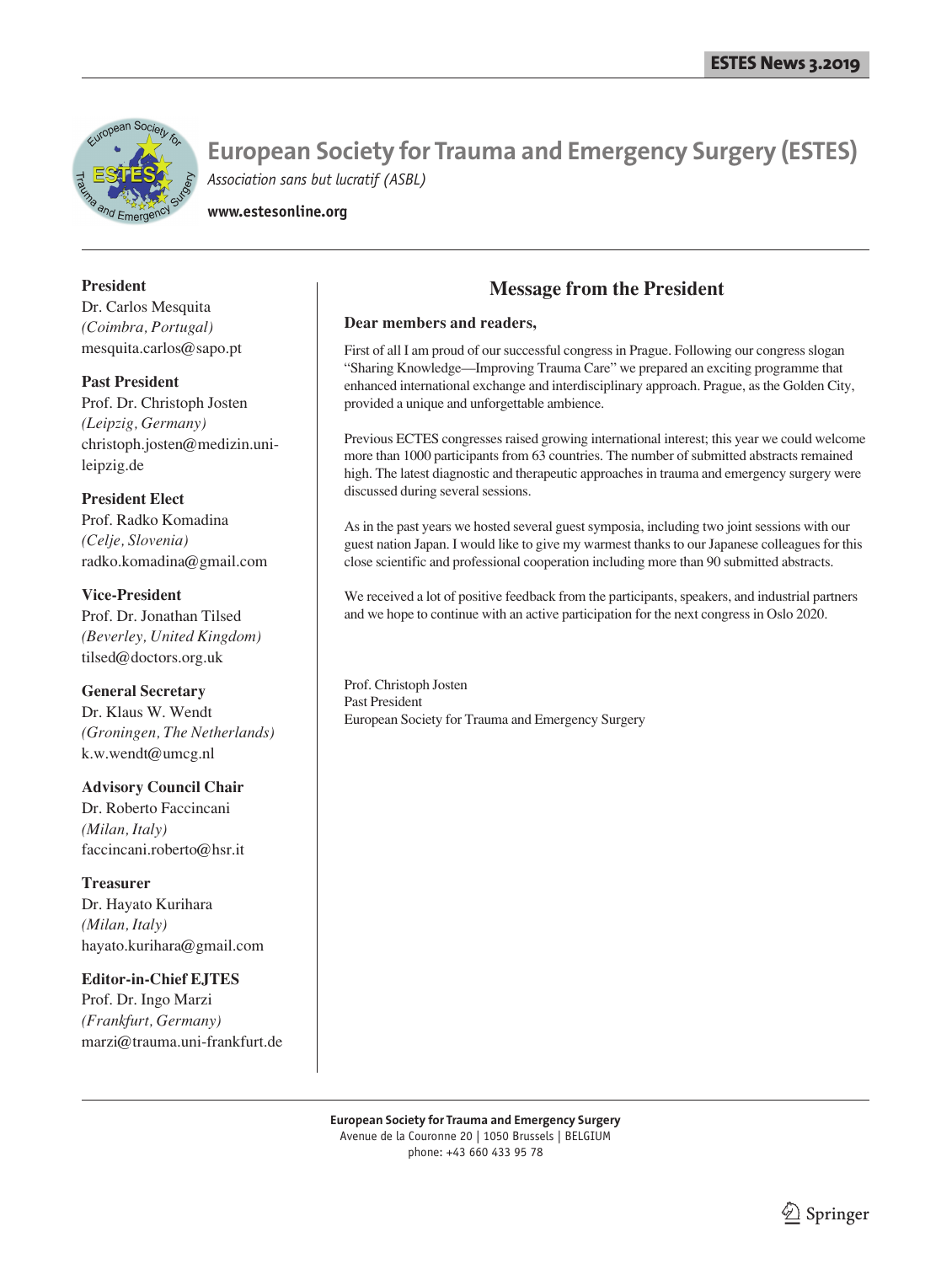

**www.estesonline.org**

#### **Minutes – Skeletal Trauma and Sports Injuries Section Meeting**

Prague, May 6, 7:30–8:30 Clarion Congress Hotel Prague, Room Leo & Virgo

#### **Agenda (prepared by the section's Chair R. Komadina and Vice chair R. Kdolsky):**

1. Report 2018–2019 (R. Komadina)

2. ESTES recommendations on cervical/thoracolumbar spinal fractures and on foot and ankle (R. Komadina, R. Kdolsky)

- 3. ECTES 2020 topics proposals (R. Kdolsky, J. Verbruggen)
- 4. Elections for section chair and vice chair 2019–2021 (proposal R. Kdolsky and J. Verbruggen)
- 5. Social Media Committee fellow, Educational Committee Section's delegate

6. Other business

Ad.1 in summary: Section's meeting during ECTES in May 2018; June, July proposals for congress topics 2019; July visit to Croatia (an attempt to make ESTES SE European regional meeting, not successful up to now, new opportunity during Ljubljana congress in 2021); August final meeting on congress proposals 2019 in Vienna; September, October finalization of recommendations on proximal humeral fracture treatment; November EAC meeting in Ljubljana; December Davos EAC of major fractures in polytrauma; March Polytrauma section meeting in Frankfurt for EAC fracture treatment; participating at WebEx EAC conferences; looking for Social Media Committee Fellow.

Ad.2 new task forces for ESTES' recommendations for ThL spinal fractures, for cervical spinal fractures, for foot and ankle injuries, methodology similar to previous working groups for hip and shoulder (»respecting the weakest link in European chain«)

Ad.3 ECTES 2020 topics proposals should be identified at the end of May by the Section's chair and vice chair. The process of topic identification should be accelerated in contrast to current praxis. Pediatric issues should be incorporated in all sections' proposals. Topics named during the meeting: ankle sprain, bone defects and infections. Case discussions and state of the art sessions (e.g., standards in fracture care) should be emphasized.

Ad.4 R. Komadina is candidate for ESTES president elect at the General Assembly on May 6th, new section chair must be elected. Richard Kdolsky is elected with no votes against. Jan Verbruggen is elected for Section's vice chair with no votes against. Congratulations!

Ad.5 Klaus Wendt found an appropriate candidate for the Skeletal Trauma Section Fellow in Social Media Committee, he will be named at the General Assembly. Andrej Čretnik (Slovenian Society of Trauma Surgeons) is the second representative of the Skeletal Trauma Section in the Educational Committee ESTES.

Ad.6 No other business

Section meeting adjourned at 8:30.

Radko Komadina

**European Society for Trauma and Emergency Surgery** Avenue de la Couronne 20 | 1050 Brussels | BELGIUM phone: +43 660 433 95 78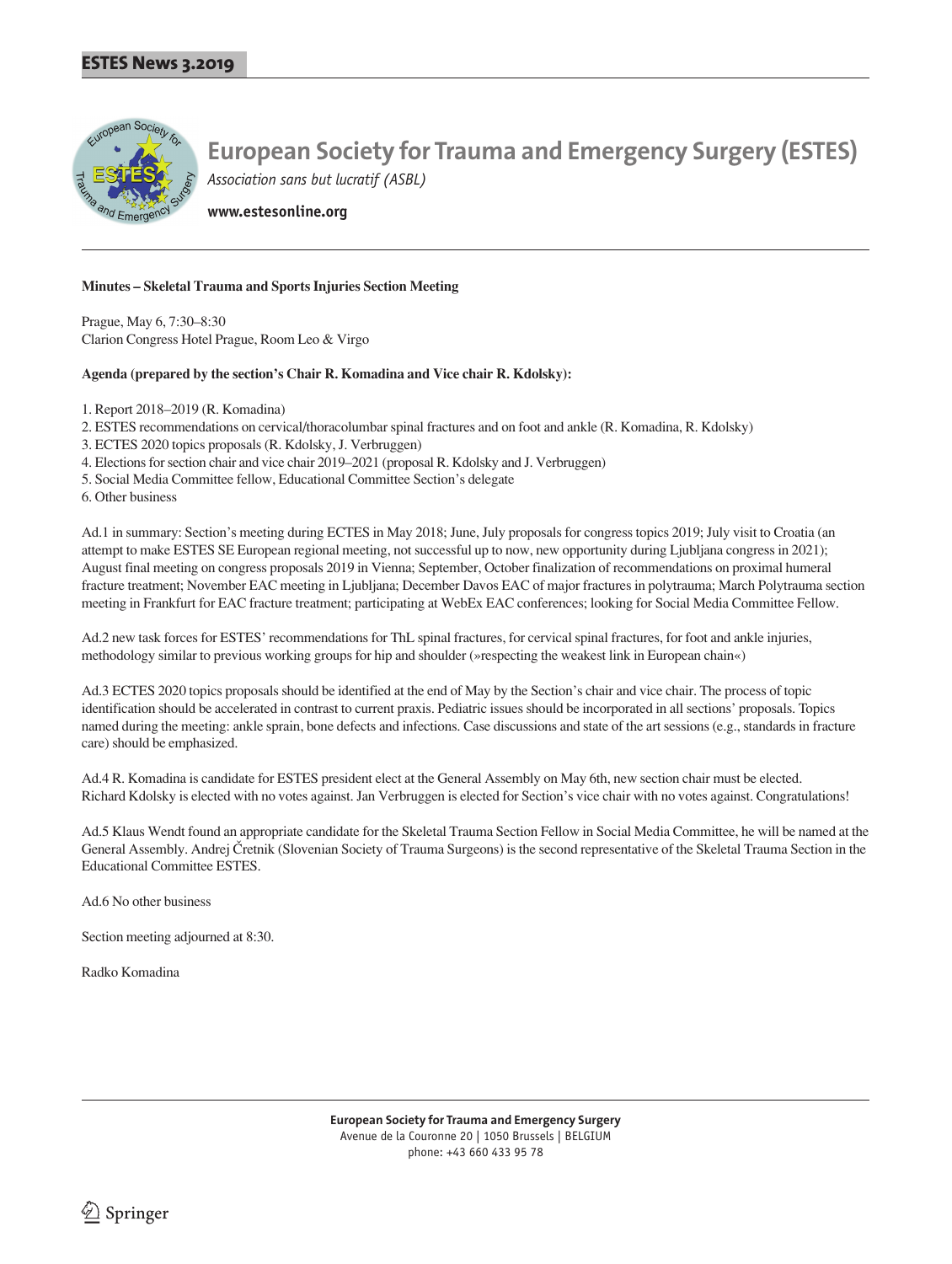

## **European Society for Trauma and Emergency Surgery (ESTES)**

*Association sans but lucratif (ASBL)*

**www.estesonline.org**

#### **Minutes – Emergency Surgery Section Meeting**

Prague, Monday, May 6, 12:45–13:50

Attendance: 23

Chair: Andreas Shamiyeh (AS)

Members present: Hayato Kurihara, Mauro Zago, Selman Uranüs, Beat Schnüriger, Shahin Mosheni, Mihai Paduraru, Stefan Schulz-Drost, Gary Bass, Martina Ceolin, Isidro Martinez, Aitor, Landaluce Olavarria, Luca Ponchietti, Rifat Latifi, Michael Sugrue, Henrique Alexandrino, Carlos Mesquita, Raftopoulos Antonios, Christos Farazi-Chongouki, Marianne Vinbaer, Ana Gonzales Castillo, Andrei Mihailescu, Filipa Taré, Alan Biloslavo

#### **Agenda:**

Opening: AS opened the meeting and excused the absence of Jorge Pereira (Vice-chair)

Presentation of the actual committee member situation:

 Need for a new Chairman (AS steps down due to the end of his second period) Need for one new committee member: Peter Hansen's tenure of 3 years is over, he did not give any information to the Chairman or Co-Chair about whether he wants to do another 3 years and he is not present at the meeting. So he will be replaced.

Active members: May 2019: 521 (2018: 507, 2017:416)

Presentation of work done 2018/19:

 Preparation of 14 session for ECTES 2019, 7 accepted. AS discussed the lack of information between the local congress president and the educational committee. After delivery of the Program Proposals in May/June 2018, there was no feedback to the section. Hayato and Mauro explained the reasons and that the interdisciplinary work will be better in the future.

 Snapshot on acute complicated biliary disease presented by Gary Bass Big applause from the group. Presentation will follow in the session on Tuesday at 12:10.

 Other Work: MUSEC Courses (MZ) Trauma Course Graz (SU) 1<sup>st</sup> Joint Venture Trauma Course ESTES+ AAST in Milan (HK)

 Work started but not successful so far: Work on homepage – but this is actual a hot topic in the EAC. Garry Bass is the homepage dedicated member of the ES for the Society.

Election:

Chairman:

 AS proposed JP as New Chairman due to his great efforts over the last few years in the ES. AS reported that he asked JP if he wold accept his election in advance.

JP was elected by open voting 23 yes, 0 no, 0 abstention.

 Vice-chair: Shahin Mosheni and Beat Schnüriger explained their interest in advance. Michael Sugrue brought his interest during the meeting. All 3 of them had 5 minutes to introduce themselves. The election was blinded using paper sheets for voting. HK counted the votes.

> **European Society for Trauma and Emergency Surgery** Avenue de la Couronne 20 | 1050 Brussels | BELGIUM phone: +43 660 433 95 78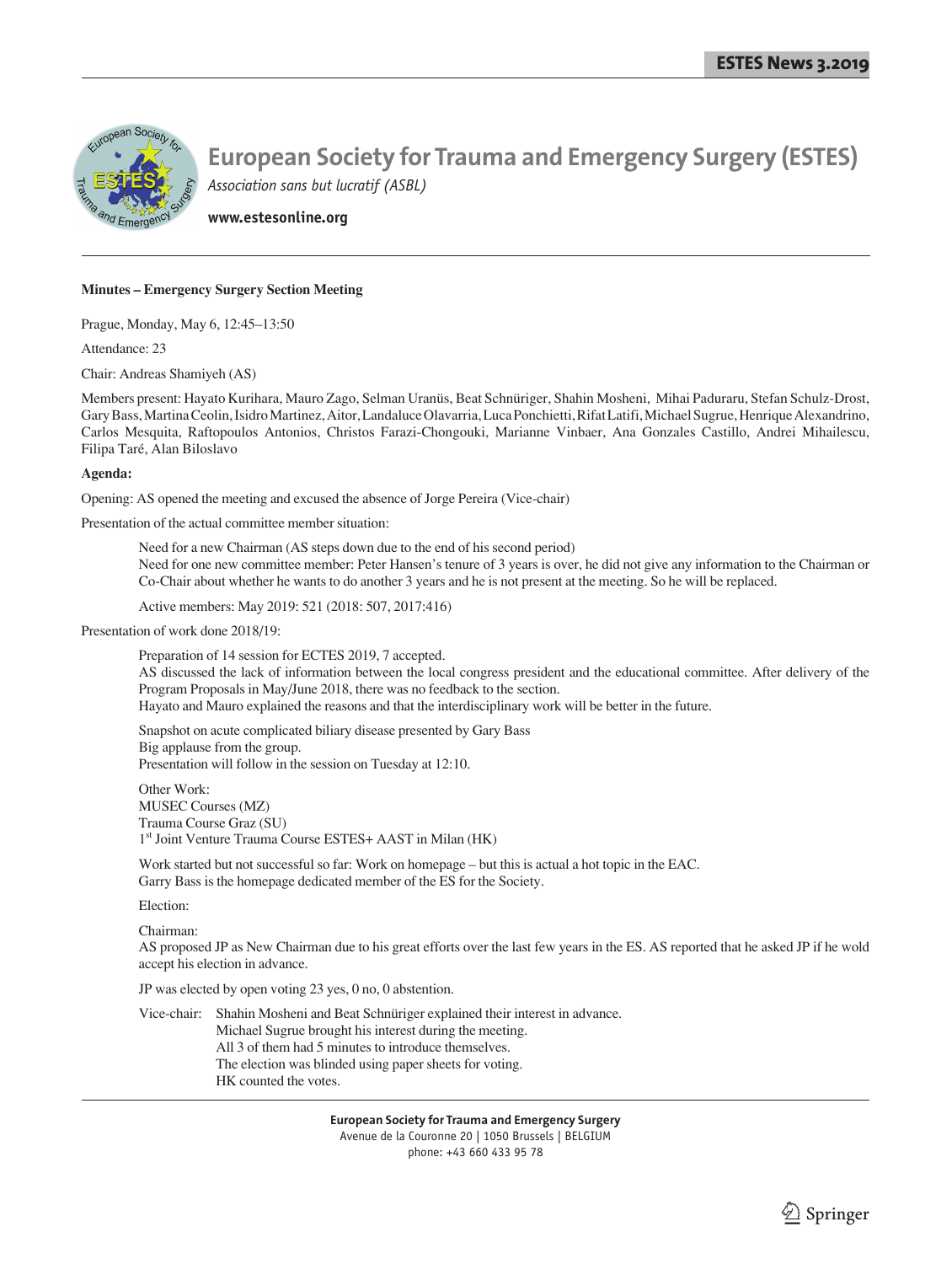

# **European Society for Trauma and Emergency Surgery (ESTES)**

*Association sans but lucratif (ASBL)*

**www.estesonline.org**

Result: Sugrue: 11, Mosheni 6, Schnüriger 5 Michael Sugrue is the new Vice-chair.

 New Section member: we have two candidates (Rifat Latifi and Andrei Mihailescu) and only one position. However, AS proposed to add 2 new members because next year 4 members have to be changed. General acceptance.

Open vote by hand for the two candidates: Complete agreement.

AS thanked everybody for their cooperation.

Carlos M. thanked AS for his efforts and work.

Meeting adjourned.

Andreas Shamiyeh e.h.

#### **New Committee 2019/2010**

| • Chairman:          | Jorge Pereira (Portugal)  | 2019 |
|----------------------|---------------------------|------|
| • Vice-chairman:     | Michael Sugrue            | 2019 |
| • Committee members: | Gary Bass (IR)            | 2017 |
|                      | Shahin Mohseni (SWE)      | 2017 |
|                      | Beat Schnüriger (SUI)     | 2017 |
|                      | Marianne Vinbaer (DEN)    | 2017 |
|                      | Luca Fattori (Italy)      | 2018 |
|                      | Stefan Schulz-Drost (GER) | 2018 |
|                      | Andrei 'Mihailescu (UK)   | 2019 |
|                      | Rifat Latifi (USA)        | 2019 |

#### **Minutes – Visceral Trauma Section Meeting**

**Time and place:** 15:30–16:30, Monday May 6, Clarion Congress Hotel, Prague

*1. Welcome by the Chair of the VTS (Tina Gaarder)*

Short information about the history of the current VTS section, with Tina Gaarder elected as chair in 2017, and with all other section members having served more than their 2+2 years. Therefore, 8 new members were elected in 2018 after volunteering during the section meeting. Since only 8 offered to join, all were approved, and Ruben Peralta was elected vice-chair.

The current visceral trauma section members are therefore:

- Tina Gaarder (Chair), Norway
- Ruben Peralta (Vice-Chair), Quatar
- Luke Leenen, The Netherlands
- Falco Hietbrink, The Netherlands
- Paal Aksel Naess, Norway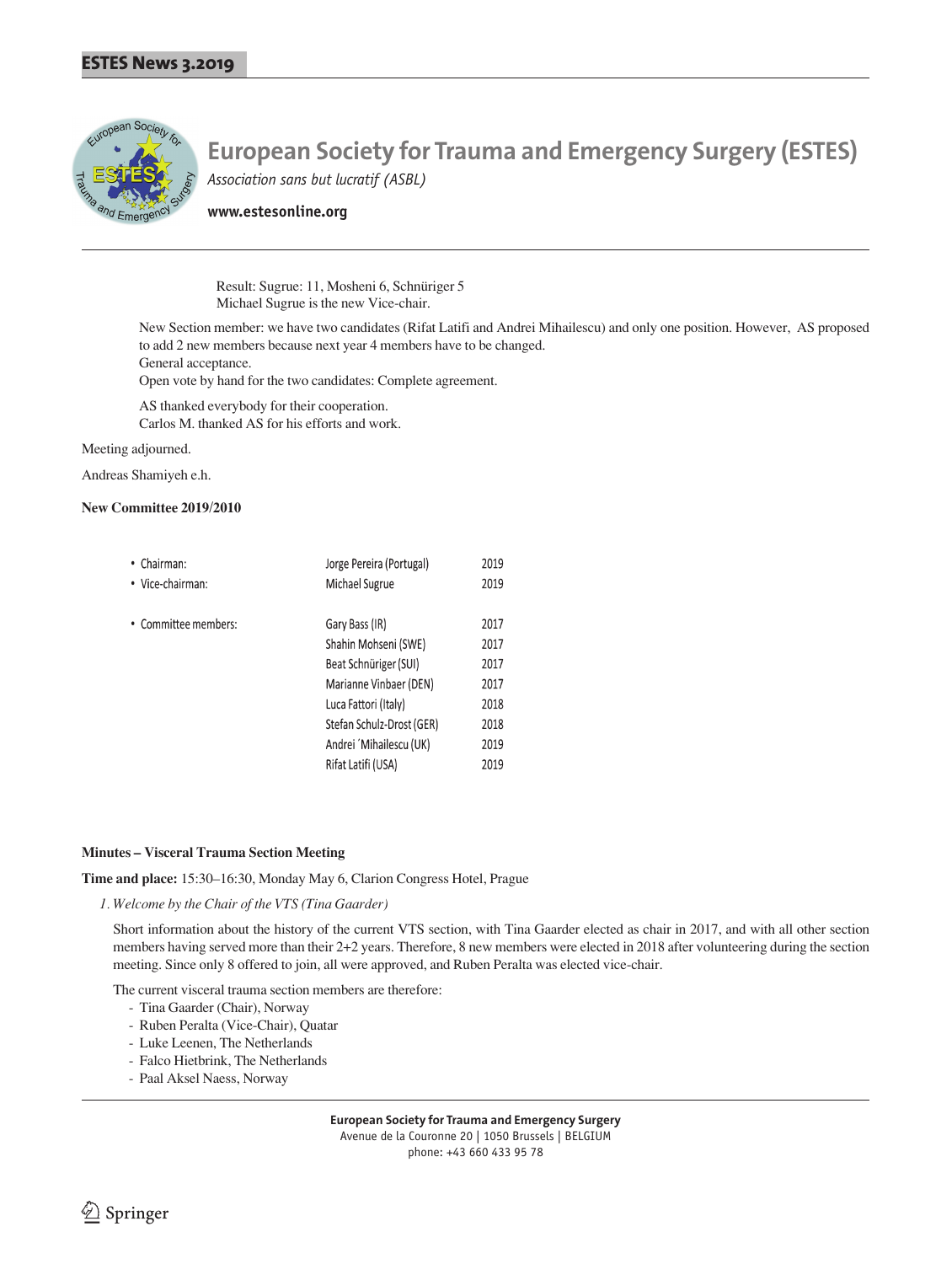

#### **www.estesonline.org**

- Alan Biloslavo, Italy
- Diego Mariani, Italy
- Shahin Mohseni, Sweden
- Henrique Alexandrino, Portugal

The chair also stated that the section members had been active, with good representation during Webex conferences.

#### *2. Attendance*

A total of 25 attendees signed the list of attendance.

#### *3. Approval of the Agenda*

 The agenda had been sent to the membership in advance with an email describing activities and aims for the sections. No additional items for the agenda were added.

#### *4. Membership status*

 The VTS membership had increased from 428 to 435, with 10 countries counting more than 10 members (see table below). There have been only minor changes since 2018.

#### *5. Activities last year*

- *Program ECTES 2019:* The Visceral Trauma Section developed 15 sessions and had 6 accepted on the program for Prague. Until the section meeting there was an impression of good attendance at the VTS sessions.
- Website: the VTS has created content published on the VTS homepage of the ESTES website.
	- *The VTS section with member information*
	- *The mission and why a VTS section is justified and needed*
	- *Guidelines—the VTS section has published links to existing relevant guidelines without evaluating them for quality and whether or not they are updated. Also, missing guidelines have not been identified yet.*
	- *Courses—the VTS section has published names and owners of relevant courses teaching how to treat severely injured patients and available in Europe. Potential gaps and quality of all courses have not been evaluated.*
- *Research/papers* 
	- Three statement papers about the trauma patients needs are coming and a crude draft will be circulated to the section members.
	- The SAE RCT will be stopped due to lack of eligible patients, but a retrospective review will potentially include other centers from the VTS section.

#### *6. Plans for the upcoming year—how do we produce output from the VTS?*

- *Guidelines*

 To evaluate existing guidelines for relevance and whether they are updated enough. *From the 2018 minutes: 'All committee members would commit themselves to take part in this work. Every guideline should be assessed by at least 2 committee members (the committee members are also free to involve others outside the committee, if they inform the committee)'*

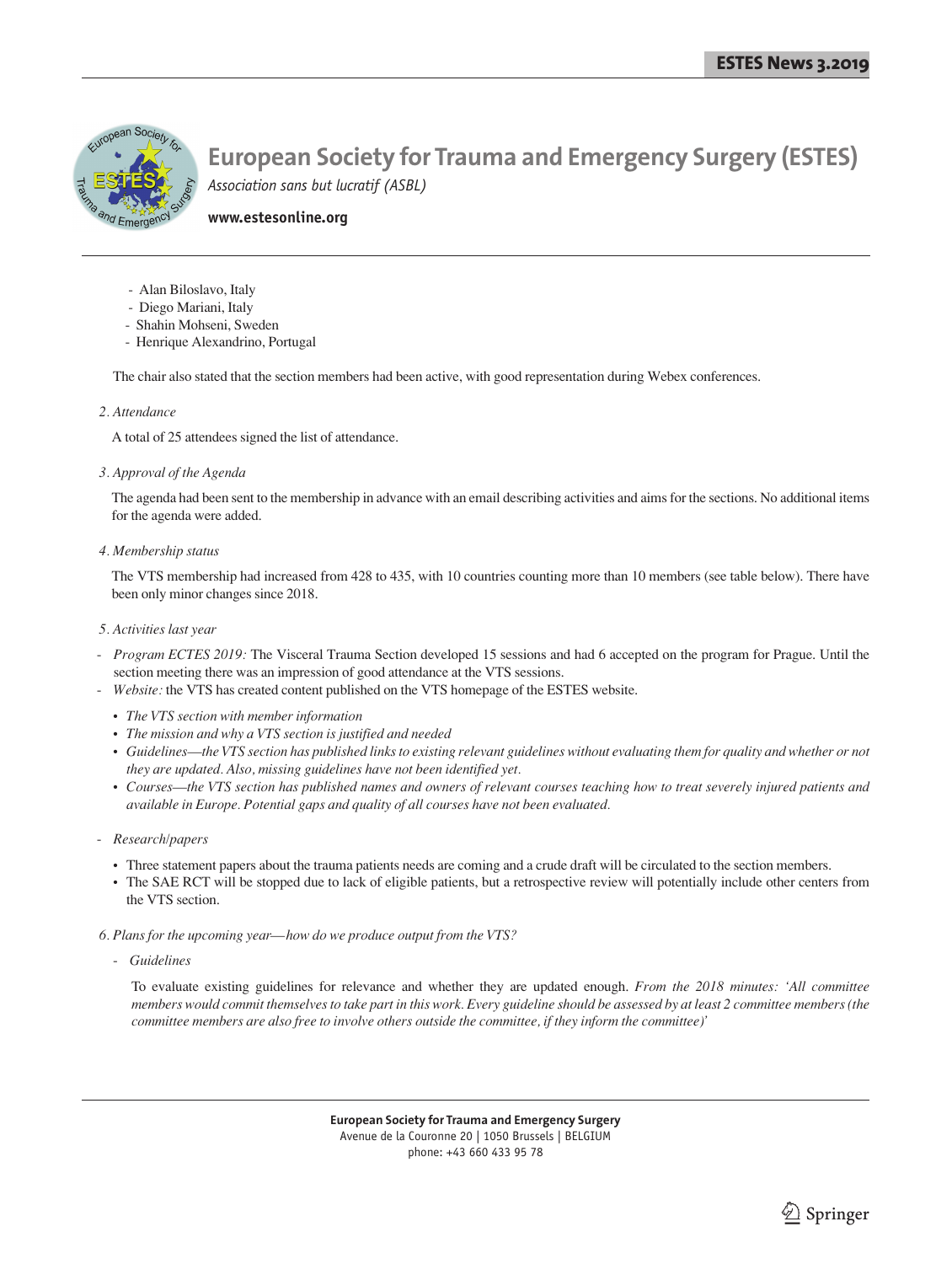

#### **www.estesonline.org**

#### - *Research*

 The SAE RCT is well described. All members should keep in mind that the section could be a hub for this type of study, promoting ESTES in high quality trials. Ideas about thromboprophylaxis RCT was mentioned. If involving many hospitals, an RCT must be pragmatic in order to ensure compliance.

- *Surveys*

 Ideas for surveys are welcome, but no survey should have more than 10 questions. We have access to Surveymonkey through ESTES. A survey must be relevant with a clear aim. Surveys intended for the whole ESTES membership can be tested on the different section members as a pilot. There is potential for cooperation with other sections.

- *Education*

 Relevant courses in visceral trauma listed on the website should be evaluated. (MUSEC, DSTC, ASSET, ATLS, etc.). We also need to discuss how visceral trauma competence is being secured in Europe, maybe also how we could contribute outside Europe and in cooperation with other societies.

#### *7. Elections VTS committee*

Tina Gaarder has served as section chair for 2 years. Based on the fact that all the other 8 section members had been on the section only one year, it was decided and approved that Tina Gaarder be re-elected for a 2-year period.

 The section has acceptable geographic representation. A plan for changing some of the members in 2020 should be developed in order to secure future overlap and not have the whole section change at the same time.

- *8. Microworkshops (think tank only to tease a couple of ideas out of the meeting as an output)*
	- Suggestions for session topics for ECTES 2020. To be forwarded to Tina Gaarder as input to the work of the program committee.
	- Suggestions for further work with guidelines/papers
	- Short brief after initiation of a social media committee run by Gary Bass. The VTS member is Diego Mariani, but we are also looking for a resident level member.

#### *9. Next business meeting and communication between ECTES conferences*

Oslo during ECTES 2020. In the meantime, the VTS section plans to continue organizing Webex updates before the planned EAC meetings every 3 months. The VTS Chair will require feedback from the section members on progress before every Webex EAC meeting.